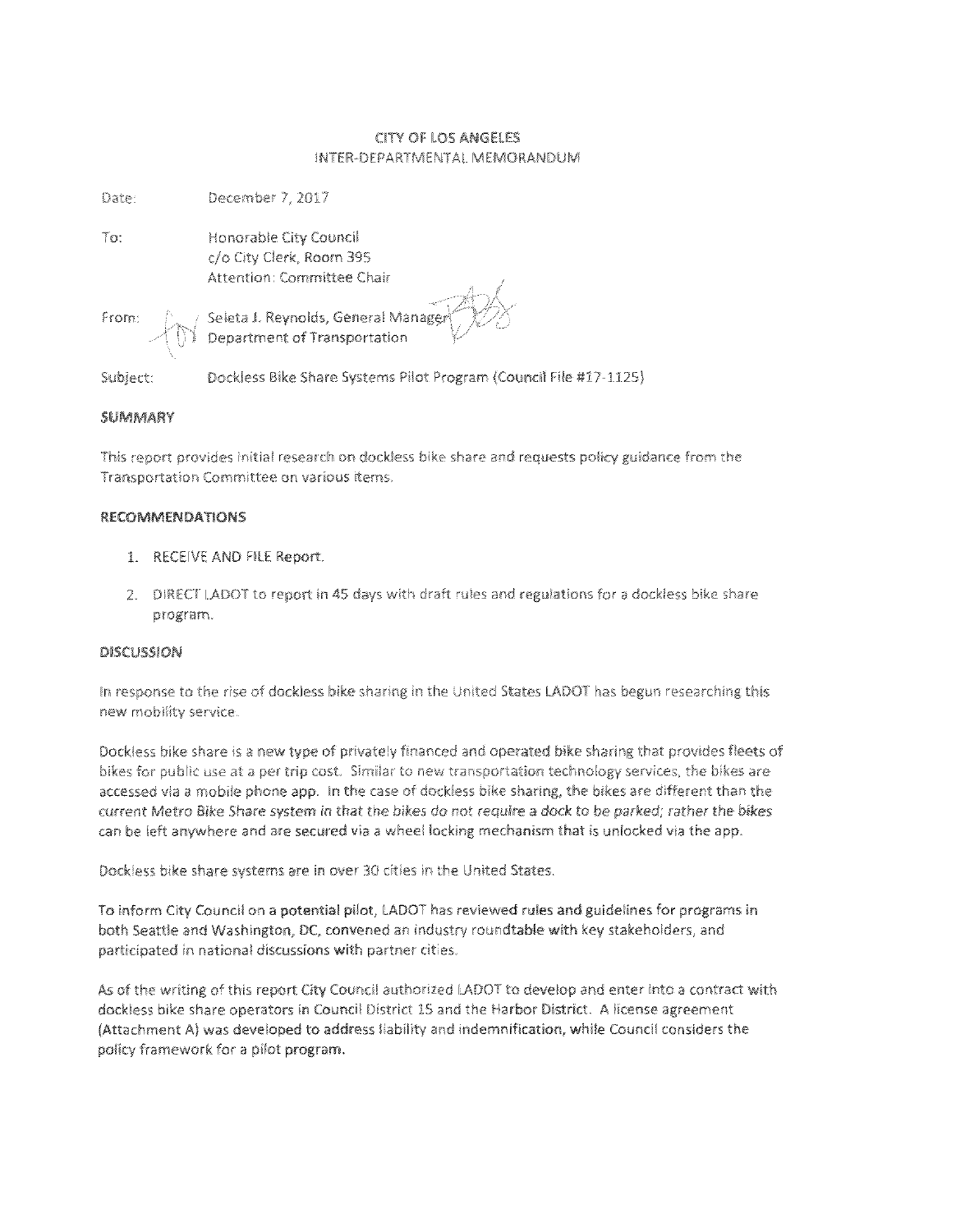Below are initial subject areas for consideration in the development; *of*the pilot guidelines.

#### Term of Pilot

Based on conversations with the operators, they all agree that <sup>a</sup> minimum of 12 months would be adequate for piloting their systems in Los Angeles. LADOT concurs and believes that this wifi allow the City to gather data and understand trends and operator responsiveness.

#### Size of Pilot

LADOT is currently evaluating potential pilot size and taking the following into consideration:

- \* Operators have requested <sup>a</sup> minimum pilot size of 500 bikes per company to start.
- \* Council District 15 has a current pilot that has 250 bikes distributed between Watts, Wilmington, and San Pedro.
- « Griffith Park has a current pilot with 100 bikes.
- \* City of Seattle currently has three operators with <sup>a</sup> total of 9,000 bikes and it is expected to grow to 15,000 total bikes (5,000 bikes per operator).
- \* Washington, DC has 1,600 bikes between four operators with an additional 50 electric bikes
- \* City of Seattle has <sup>a</sup> density limit of 340 bikes per square mile

in addition, to looking at different pilot sizes across the country, LADOT will also be engaging in deeper discussions with the industry and interested City Council offices. Once interest is determined LADOT will evaluate the different geographies. There is mutual interest from LADOT and from the industry in <sup>a</sup> phased approach to the pilot as well. This would allow for LADOT to monitor pilot performance, and depending on performance to shrink or expand the number of bikes in the pilot.

#### Bike Density and Geography

As previously mentioned, the City of Seattle sets a density cap of 340 bikes per square mite per operator. This metric was extrapolated from an existing standard used for docked bike share systems. Dockiess operators argue that this standard does not apply *to* their model, and it should be revisited. LADOT agrees that there could be a difference, however given that there are multiple companies that may want to deploy it is important to consider the impact on the public realm and oversaturation of bikes that could lead to visual clutter and ADA accessibility issues. For this reason, LADOT recommends establishing an initial limit that could be adjusted based on experience.

LADOT has received interest for dockiess bike share pilots from the following Council Districts: CDS, CD4, CDS, CD13, and CD15. As part of establishing criteria for geography for the pilot LADOT will work closely with operators and Council Offices to identify specific opportunities.

#### Compatibility with Metro Bike Share

The City of LA has partnered with Metro to invest in a public docked bike share system in Downtown Los Angeles, with recent expansions into Venice and San Pedro. Metro and the City are currently developing expansion plans and anticipate seeking Council approval in early 2018. The City provides an ongoing operational subsidy to the Metro Bike Share system and therefore has a direct financial stake in the success ofthe public system.

Dockiess bike share provides an opportunity to expand mobility options at no direct cost to the City, potentially serving more areas of the City more quickly than would be possible with the public system. However, the financial sustainability of their business model remains uncertain, meaning that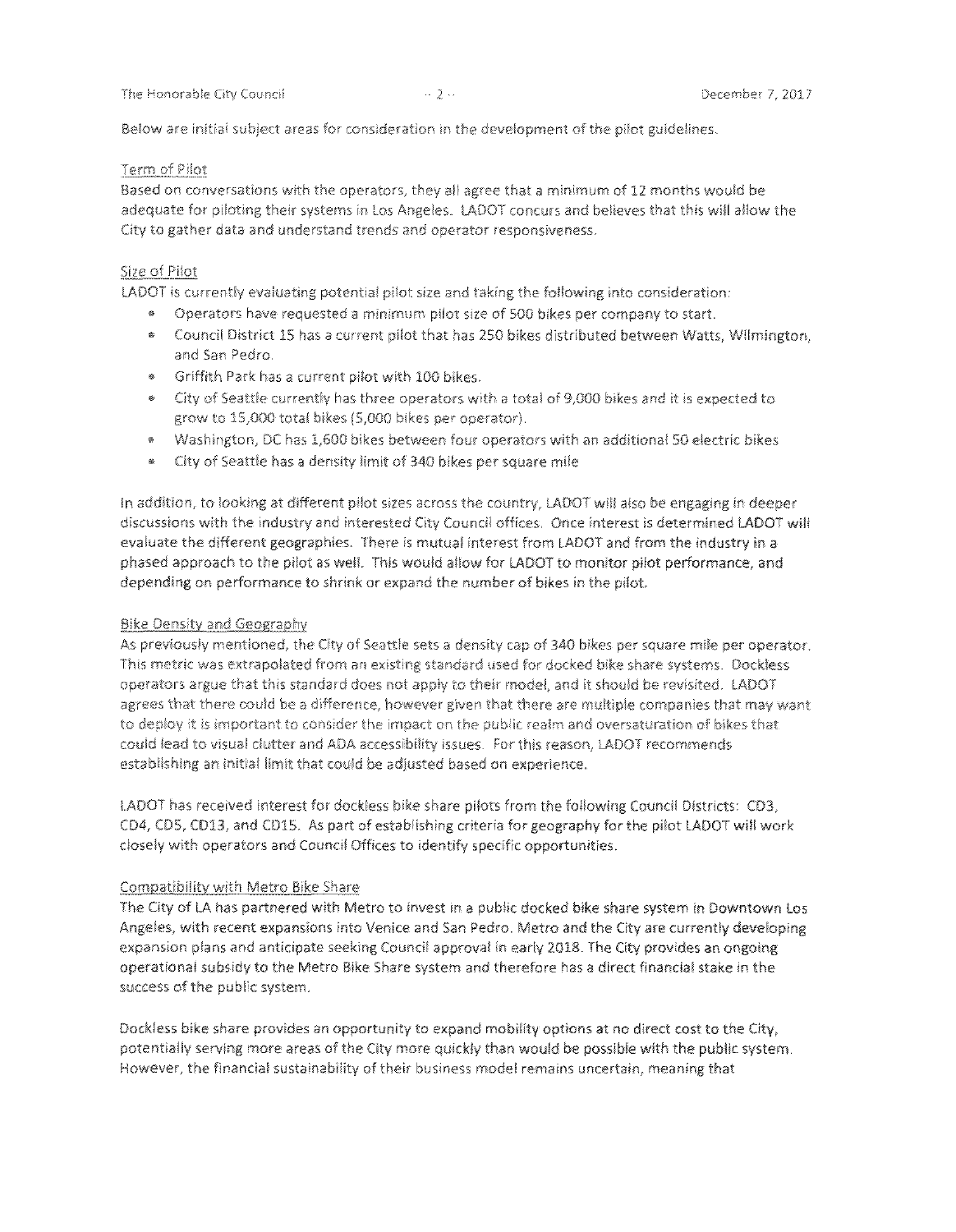communities could be again left without service if the private investment dries up.. Additionally, without public ownership of the system, the City has less ability to achieve some policy objectives, such as equitable access or transit fare integration. Although there is no direct City investment in the bikes themselves, there will be costs to manage and oversee the operators, enforce violations, and potentially remove damaged bikes from the public right-of-way. Based on these considerations, at this time LADOT is recommending to pilot dockless bike share in areas that are not currently scheduled to be served by Metro Bike Share in the foreseeable future. At the conclusion ofthe pilot period, LADOT proposes to reevaluate this recommendation based on experience with how well the private operators meet the public's expectations.

#### **Outreach**

LADOT recommends developing minimum outreach standards for each company prior to and after the launch of a pilot program. LADOT would require each company to provide an outreach plan to LADOT in advance. LADOT would expect that operators have communication with community stakeholder groups such as Neighborhood Councils, Business Improvement Districts, and Homeowner Associations, as well as with the corresponding City Council Office where the pilot will be deployed.

#### Safety

LADOT will review national and state requirements related to bicycles and ensure that the pilot program meets those standards. In addition, LADOT recommends that *both front and* rear lights *be* included *as a* requirement of any pilot.

#### Parking and Compliance

LADOT has reviewed the City of Seattle parking requirements for dockiess bike sharing and has shared them with the Bureau of Engineering, Bureau of Street Services, the Department of Disability, and the Department of Aging. AH have reviewed the requirements and have signed off. The focus ofthe requirements is to maintain access and safety standards, particularly along sidewalks. !n discussions with the operators they have all expressed a commitment to educating customers on parking standards, and in some cases have developed technical solutions to provide in-app education and geofenced parking areas.

Sidewaik enforcement currently resides within the jurisdiction of the Bureau of Street Services. Bulky item removal is managed by the Bureau of Sanitation, Preliminary discussions have taken place between LADOT and Bureau of Street Services, but wifi require additional meetings to discuss roles, staffing capacity, and costs.

#### Data and Evaluation

In order to properly track and evaluate the pilot program, LADOT, similar to the City of Seattle will require data reporting for the pilot program. LADOT is currently beginning conversations with the University of Washington that acts as the data clearing house for the dockiess bike share program in the City of Seattle.

#### FINANCIAL **IMPACT**

A dockiess pitot program will require resources for evaluation, permitting, and management. The financial impact will depend on the size of the pilot as well as other yet to be determined factors.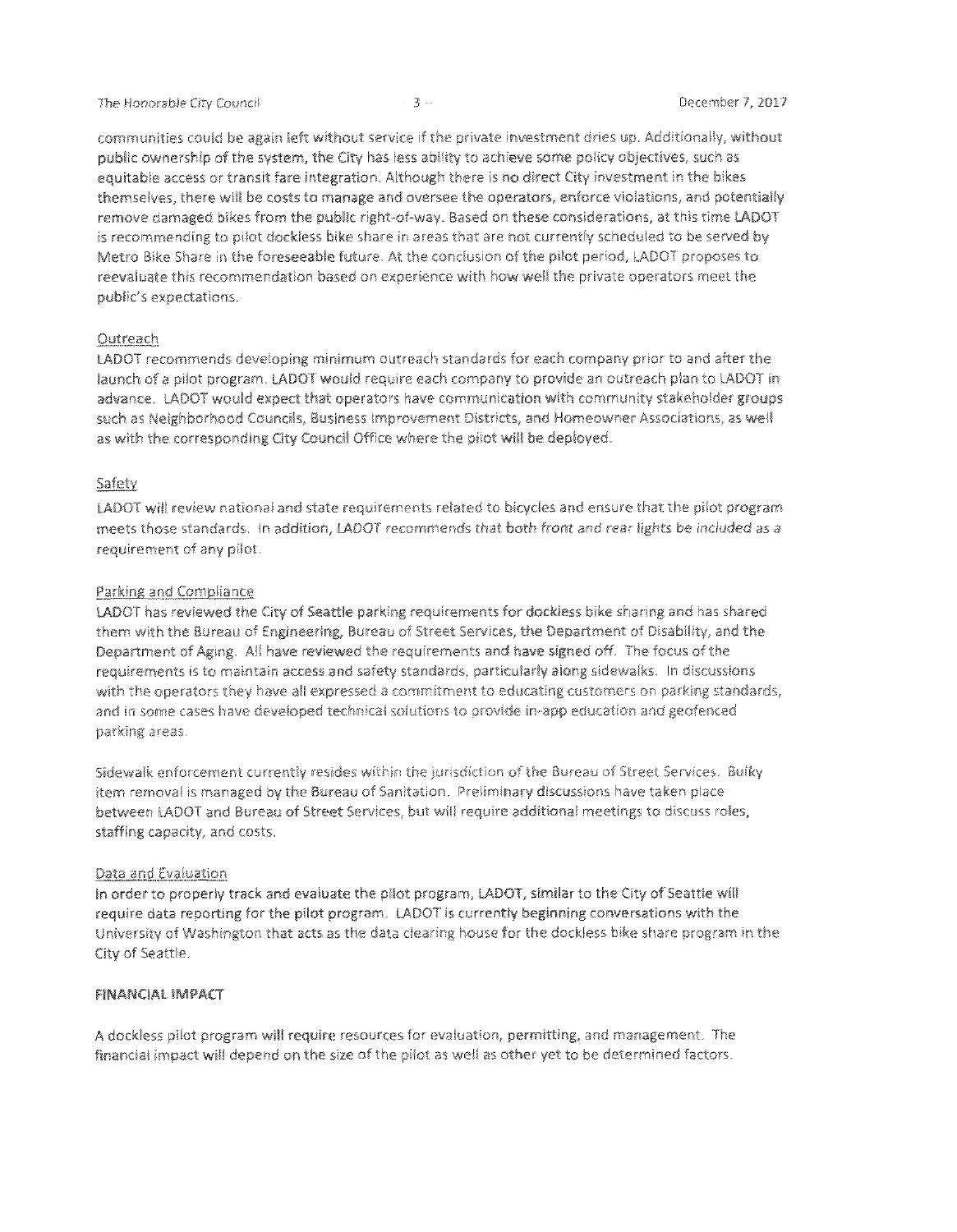The Honorable City Council **1996** Council 1996 A December 7, 2017

SJR: mp Attachments:

Attachment A: Draft Dockiess Bike Share License Agreement for Council District 15 and Harbor District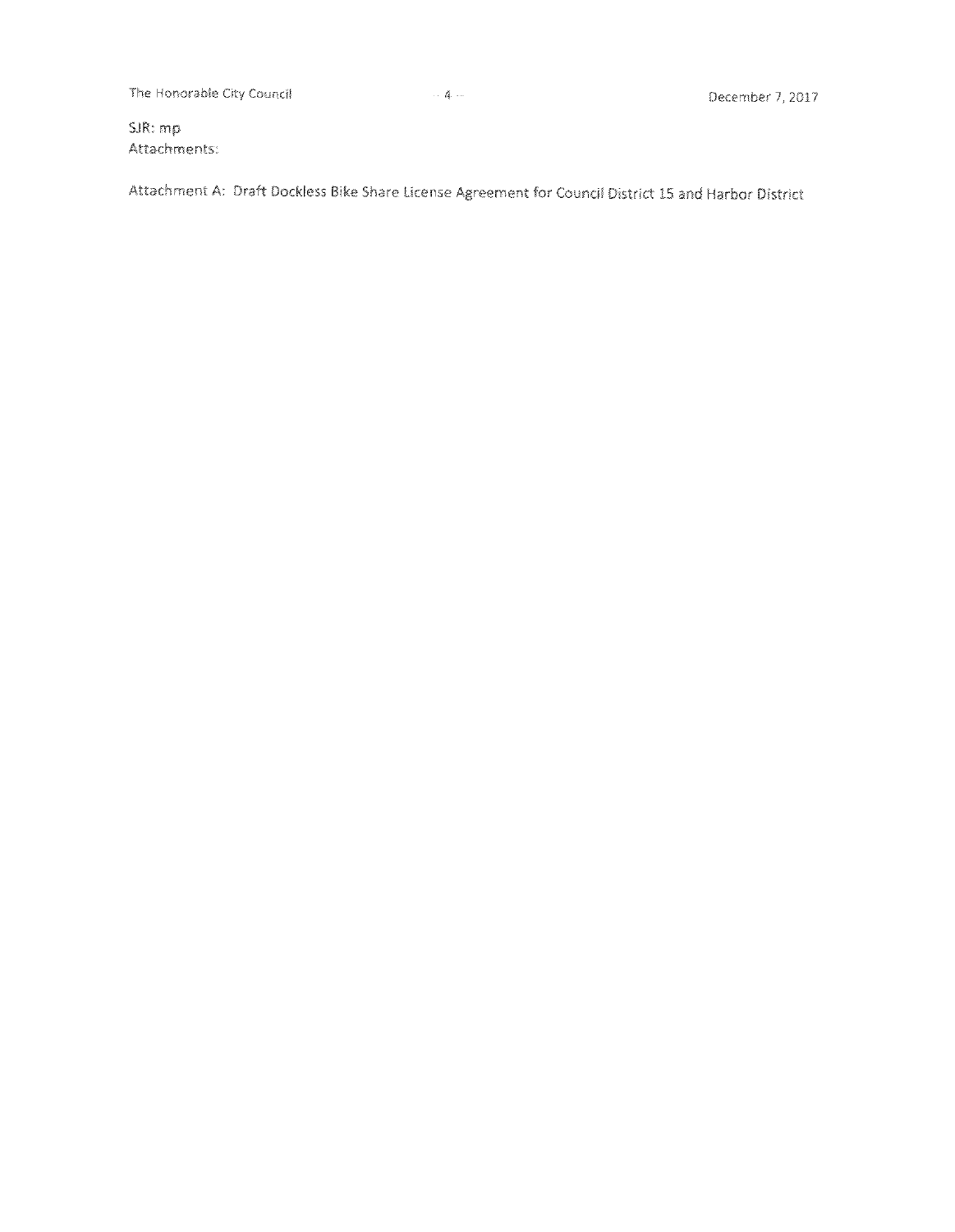### ATTACHMENT A<br>CLADE LICENSE ACREEMENT FOR **DRAFT** DOCKLESS BIKE SHARE LICENSE AGREEMENT FOR COUNCIL DISTRICT 15 AND HARBOR DISTRICT



Page 1 License Agreement No. xxxx-xx

### CITY OF LOS ANGELES and CITY OF LOS ANGELES HARBOR DEPARTMENT

#### LICENSE AGREEMENT

#### No. xxxx-xx

WHEREAS, the City of Los Angeles is considering citywide guidelines for dockiess bike share companies to operate in the City of Los Angeles;

WHEREAS, on December 5, 2017, the Los Angeles City Council authorized the Los Angeles Department of Transportation to develop and execute an agreement to allow dockiess bike share companies to operate, on a temporary basis, in Council District 15 of the City of Los Angeles;

WHEREAS, Council District 15 includes the Harbor District and is anticipated that bikes from such bike share companies will be entering and operating in the Harbor District;

NOW, THEREFORE, it is mutually understood and agreed by Licensee and the City of Los Angeles ("City") and Los Angeles City, Harbor Department ("Department"), a proprietary branch of the City, as follows:

Premises. Licensee is permitted under this License Agreement ("Agreement") to use and occupy Council District 15 of the City of Los Angeles which includes the Harbor District. See Exhibit A, 1.

Permitted Use. Licensee and its bike share users shall have the right to enter and use the Premises in connection with operating and utilizing the bike share system subject to conditions below and not for any other use without the prior written consent of City and Executive Director of the Harbor Department ("Executive Director) which approval may be withheld by City and/or Executive Director in its sole and absolute discretion. Licensee shall not use the Premises in any manner, even if the use is a Permitted Use, that will cause cancellation of any insurance policy covering the Premises; provided, however. Licensee may, in the City and/or Department's sole discretion, remain if it pays the increase in the City and/or Department's insurance costs caused by its operations. No offensive or refuse matter, or any substance constituting any unnecessary, unreasonable or unlawful fire hazard, or material detrimental to the public health, shall ever be permitted by Licensee to be or remain, on the Premises, and Licensee shall prevent any such material or matter from being or accumulating upon the Premises. Licensee further agrees not to keep on the Premises or permit to be kept, used, or sold thereon, anything prohibited by any policy offire insurance covering the Premises or any structure erected thereon. 2.

The maximum number of Licensee's bicycles allowed on the Premises will be determined by City and Department in its sole discretion and may be adjusted from time to time.

Any bicycle that is parked incorrectly shall be re-parked in a correct manner or shall be removed by Licensee based on the following times: (1) 6:00a.m, to 6:00p.m. on weekdays, not including holidays within two (2) hours of receiving notice; and (2) All other times - within 10 hours of receiving notice.

Notwithstanding the above paragraph, if, at any time, Licensee's bikes obstruct or interfere with City and/or Department operations or the public's use of private or public rights of way, or is deemed to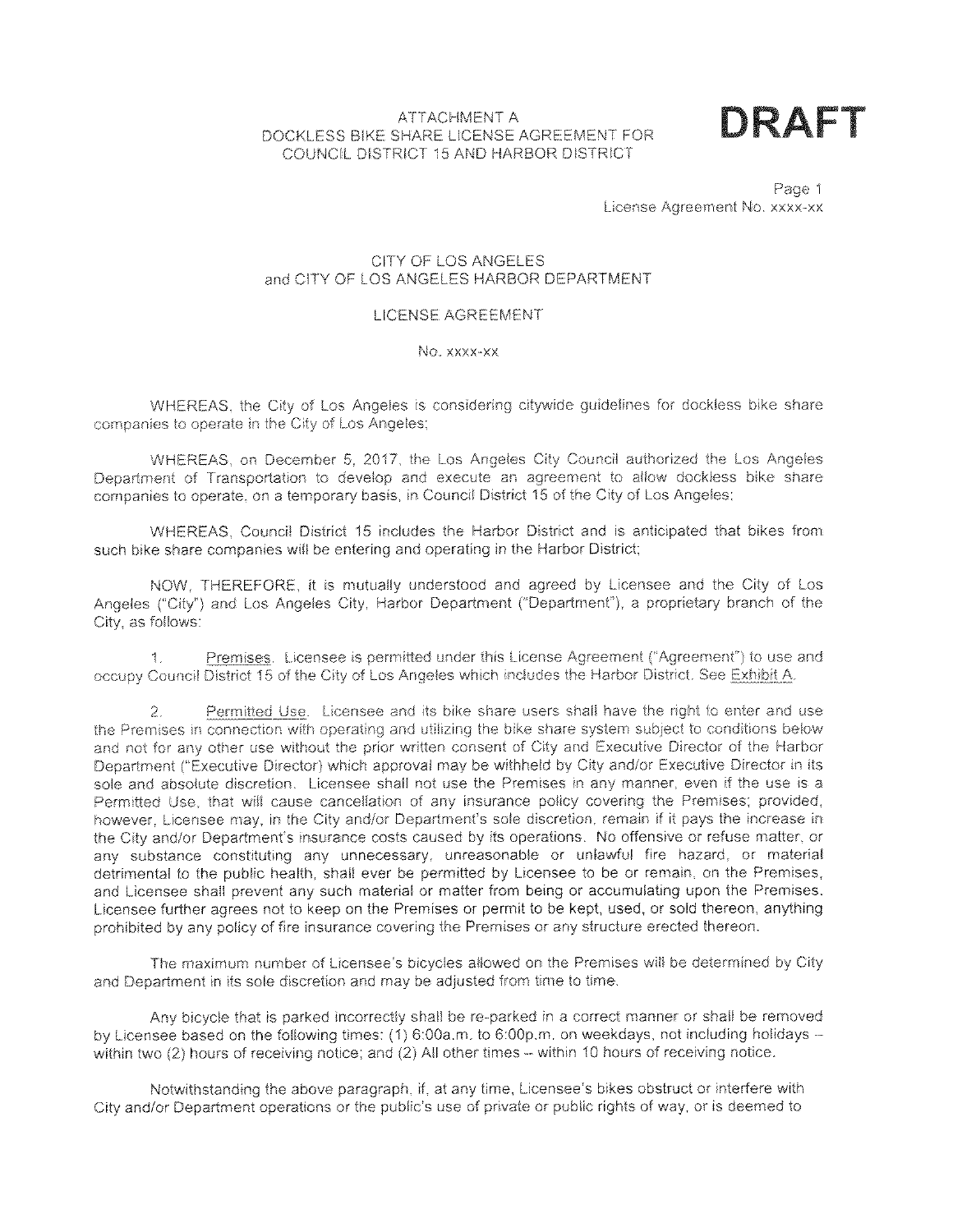Page 2 License Agreement No, xxxx-xx

be a safety hazard to persons or property, the City and/or Department shall have the right to immediately remove such bikes at Licensee's sole cost and expense. City and/or Department shall not be held liable for any damage to Licensee's property as a result of removal.

Term: Termination. This Agreement shall be effective upon execution by City, and, upon execution by the Executive Director of the Harbor Department upon authorization of the Harbor Board of Commissioners ("Board") and shall thereafter be revocable by City and/or Executive Director upon the giving of at least fifteen (15) days' written notice to Licensee stating the date upon which this Agreement shall terminate ('Termination Date"). The right of City and/or Executive Director to revoke this Permit is and shall remain unconditional. Neither City. Department, nor any board, officer or employee thereof, shall be liable in any manner to Licensee because of such revocation. Notwithstanding the foregoing, upon approval of a Los Angeles citywide license and/or permitting process. Licensee shall be required to obtain, immediately, the newly implemented license *and/or* permit which will supersede this Agreement. 3.

### 4. Licensee Default.

Events of Default. The occurrence of any of the following shall constitute a material  $(a)$ breach and default by Licensee under this Agreement: (1) Licensee's failure to perform any obligation under this Agreement if Licensee fails to cure the failure within three (3) days after delivery of written notice of the failure from the City and/or Department to Licensee; (2) Licensee's abandonment of property on the Premises; (3) To the extent permitted by law (i) a general assignment by Licensee or any guarantor of the Agreement for the benefit of the creditors without written consent of the City and Department; (ii) the filing by or against Licensee, or any guarantor, of any proceeding under an insolvency or bankruptcy law, unless (in the case of an involuntary proceeding) the proceeding is dismissed within sixty (60) days; (iii) the appointment of a trustee or receiver to take possession of all or substantially all the assets of Licensee or any guarantor, unless possession is unconditionally restored to Licensee or that guarantor within thirty (30) days and the trusteeship or receivership is dissolved; and/or (iv) any execution or other judicially authorized seizure of all or substantially *all* the assets of Licensee located on the Premises, or of Licensee's interest in this Agreement, unless that seizure is discharged within thirty (30) days.

The City and/or Department's Remedies. The City and/or Department may pursue any and all remedies at law or in equity including seeking all monetary damages and termination of this Agreement. The City and Department's remedies are cumulative and not inclusive.  $(b)$ 

#### 5. Compliance with Applicable Laws.

At all times in its use and occupancy of the Premises and its conduct of operations thereon, Licensee, at Licensee's sole cost and expense, shall comply with all applicable federal, state, county. Los Angeles City ("City"), or government agency laws, statutes, ordinances, standards, codes, rules, regulations, requirements, or orders in effect now or hereafter in effect ("Applicable Laws") pertaining to the use or condition of the Premises and/or Licensee's operations and conduct of its business. (a)

it is the parties' intent that Licensee will make, at Licensee's sole cost and expense, any and all alterations, improvements, and changes, that are required by Applicable Laws. This Agreement shall be construed in accordance with California law. (b)

### 6. Indemnity.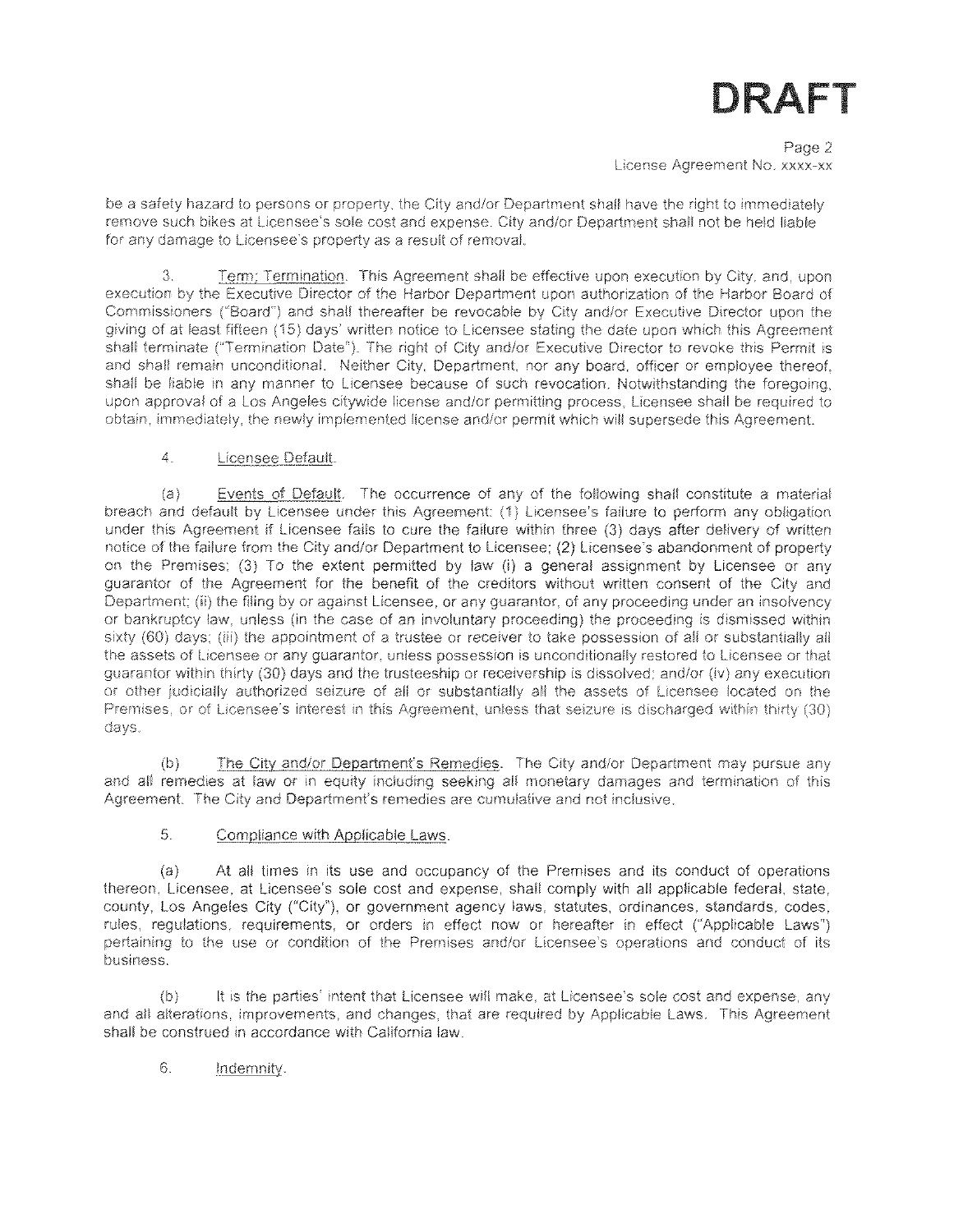Page 3 License Agreement No. xxxx-xx

Except for the negligence or willful misconduct of the City and/or Department, or any of its Boards, Officers. Agents, Employees, Assigns and Successors in Interest, Licensee undertakes and agrees to defend, indemnify and hold harmless the City and Department and any of its Boards, Officers, Agents, Employees, Assigns, and Successors in Interest from and against all suits and causes of action, claims, losses, demands and expenses, including, but not limited to, attorney's fees (both in house and outside counsel) and cost of litigation (including all actual litigation costs incurred by the City and/or Department, including but not limited to, costs of experts and consultants), damages or liability of any nature whatsoever, for death or injury to any person, including Licensee's employees and agents, or damage or destruction of any property of either party hereto or of third parties, arising in any manner by reason of the negligent acts, errors, omissions or willful misconduct incident to the performance of this Agreement by Licensee or its subcontractors of any tier. Rights and remedies available to the City and/or Department under this provision are cumulative of those provided for elsewhere in this Agreement and those allowed under the laws of the United States, the State of California, and the City of Los Angeles.

#### 7. insurance.

In addition to, and not as a substitute for, or limitation of, any of the indemnity obligations imposed by Section 6 of this Agreement, Licensee shall procure and maintain at its sole cost and expense and keep in force at all times during the term of this Agreement the following insurance:

Commercial general liability insurance, including contractual liability, and property damage insurance written by an insurance company authorized to do business in the State of California, or approved by the California Department of Insurance as a surplus lines insurer eligible to do business in California, rated VII, A- or better in Best's Insurance Guide (or an alternate guide acceptable to City and Department if a Best's Rating is not available) with Licensee's normal limits of liability, but not less than One Million Dollars (\$1,000,000) for injury or death to one or more persons out of each accident or occurrence and One Million Dollars (\$1,000,000) for bodily injury and property damage for each occurrence / Two Million Dollars (\$2,000,000) general aggregate. Each policy shall name the ''City of Los Angeles, its officers, agents and employees'' and the "City of Los Angeles, Harbor Department, its officers, agents and employees" as Primary additional insureds. (a)

Automobile insurance with limits of liability not less than One Million Dollars (\$1,000,000) covering injuries or death resulting from each accident or claim arising out of any one claim or accident. This insurance shall cover all owned, non-owned. and/or hired automobiles. Each policy shall name the "City of Los Angeles, its officers, agents and employees" and the "City of Los Angeles, Harbor Department, its officers, agents and employees" as Primary additional insureds.  $(b)$ 

#### (c) Workers' Compensation and Employer's Liability

Licensee shall certify that it is aware of the provisions of Section 3700 of the California Labor code which requires every employer to be insured against liability for Workers' Compensation or to undertake self-insurance in accordance with the provisions of that Code, and that Licensee shall comply with such provisions before commencing the performance of the tasks under this Agreement, Coverage for claims under U.S. Longshore and Harbor Workers' Compensation Act, if required under applicable law, shall be included. Licensee shall submit Workers' Compensation policies whether underwritten by the state insurance fund or private carrier, which provide that the public or private carrier waives its right of subrogation against the City of Los Angeles and City of Los Angeles, Harbor Department in any circumstance in which it is alleged that actions or omissions of the City and/or Department contributed to the accident. Such Worker's Compensation and occupational disease requirements shall include coverage for all employees of Licensee, and for all employees of any subcontractor or other vendor retained by Licensee.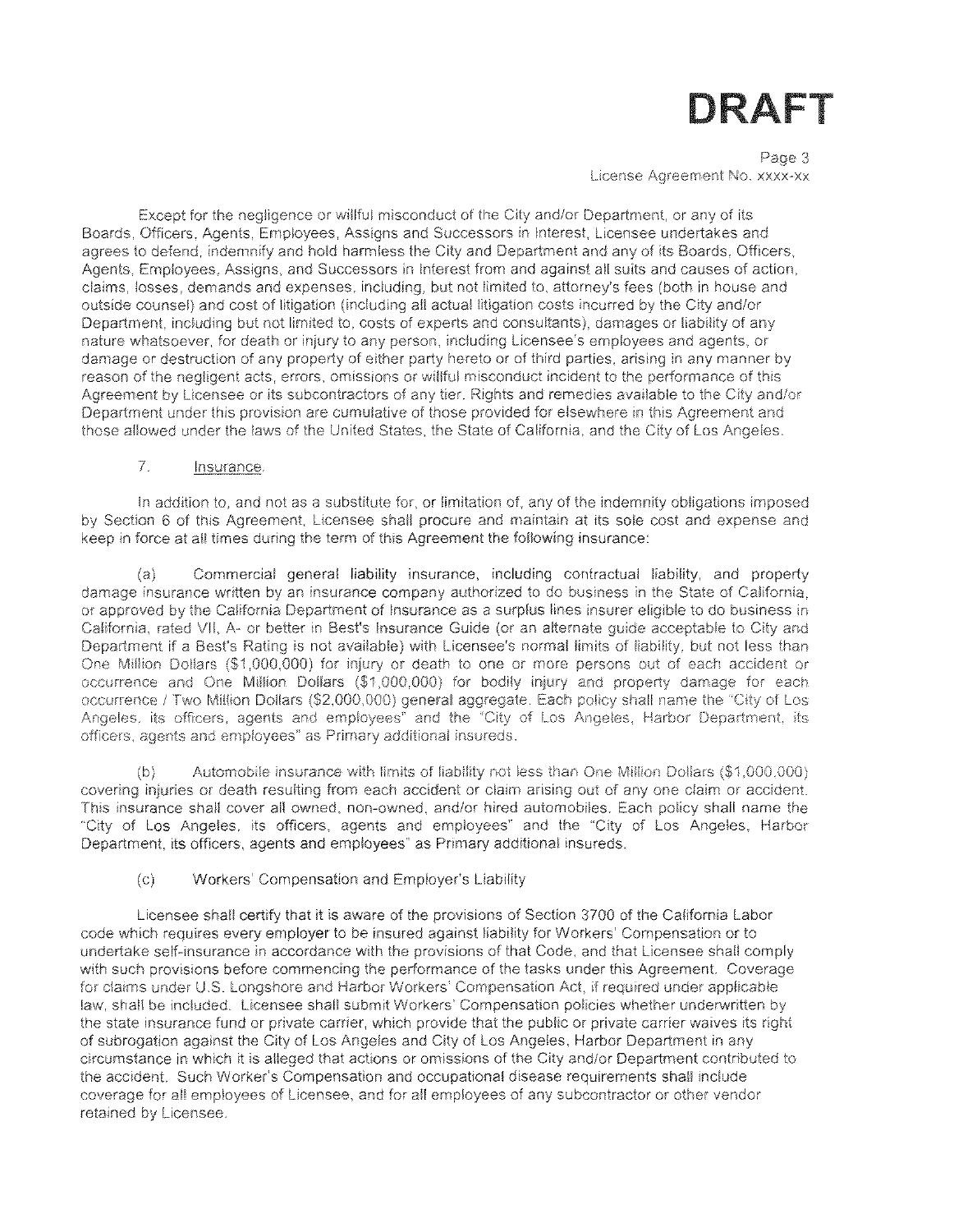

Page 4 License Agreement No. xxxx-xx

(d) Limits for coverage required under this Agreement shall provide first dollar coverage except that City and/or Executive Director may permit a self-insured retention or seif insurance in those cases where, in his or her sole judgment, such retention or self insurance is justified by the net worth of Licensee, The self-insured retention or self-insurance shall provide that any other insurance maintained by City and/or City's Harbor Department shall be excess of Licensee's insurance and shall not contribute to it. In all cases, regardless of any deductible, retention, or self insurance, Licensee shall have all the obligations of an "insurer' under the California Insurance Code and said insurance shall be deemed to include a defense of suits provision and a severability of interest clause.

If Licensee maintains higher limits than the minimums shown above. City and Department requires and shall be entitled to coverage for the higher limits maintained by Licensee. Any available insurance proceeds in excess of the specified minimum limits of insurance and coverage shall be available to City and Department. (e)

(f) Policies submitted pursuant to Section 7 of this Agreement shall, in addition, provide the following coverage either in the original policy or by endorsement substantially as follows:

(i) "Notwithstanding any inconsistent statement in the policy to which this endorsement is attached, or any endorsement or certificate now or hereafter attached hereto, it is agreed that the City of Los Angeles and the City of Angeles, acting by and through its Harbor Department, the Board of Harbor Commissioners, and their officers, agents and employees, are additional insureds hereunder, and that coverage is provided for all contractual obligations, operations, uses, occupations, acts and activities of the insured under this Agreement, and under any amendments, modifications, extensions or renewals of said Agreement regardless of where such contractual obligations, operations, uses, occupations, acts and activities occur. "

'The coverage provided by the policy to which this endorsement is attached is primary coverage and any other insurance carried by the City and/or Department is excess coverage."  $\{ii\}$ 

In the event of one of the named insureds incurring liability to any other of the named insureds, this policy shall provide protection for each named insured against whom claim is or may be made, including claims by other named insureds, in the same manner as if separate policies had been issued to each named insured. Nothing contained herein shall operate to increase the insurance company's limit of liability."  $(\mathbb{R})$ 

(iv) "Notice of occurrences or claims under the policy shall be made to the City and Department's Risk Managers with copies to the Los Angeles City Attorney's Office,"

The policy to which this endorsement is attached shall provide 10-days notice of cancellation for nonpayment of premium, and a 30-days notice of cancellation for any other reasons to the Risk Manager." (v)

(g) All insurance procured by Licensee shall comply with the following:

Electronic submission is the required method of submitting Licensee's insurance documents. Track4LA® is City's online insurance compliance system which is designed to be used by insurance brokers and agents to submit client insurance certificates directly to City, Licensee's insurance broker or agent shall obtain access to Track4LA $^{\circ}$  at http://track4la.lacity.org and follow the instructions to register and submit the appropriate proof of insurance on Licensee's behalf.  $(i)$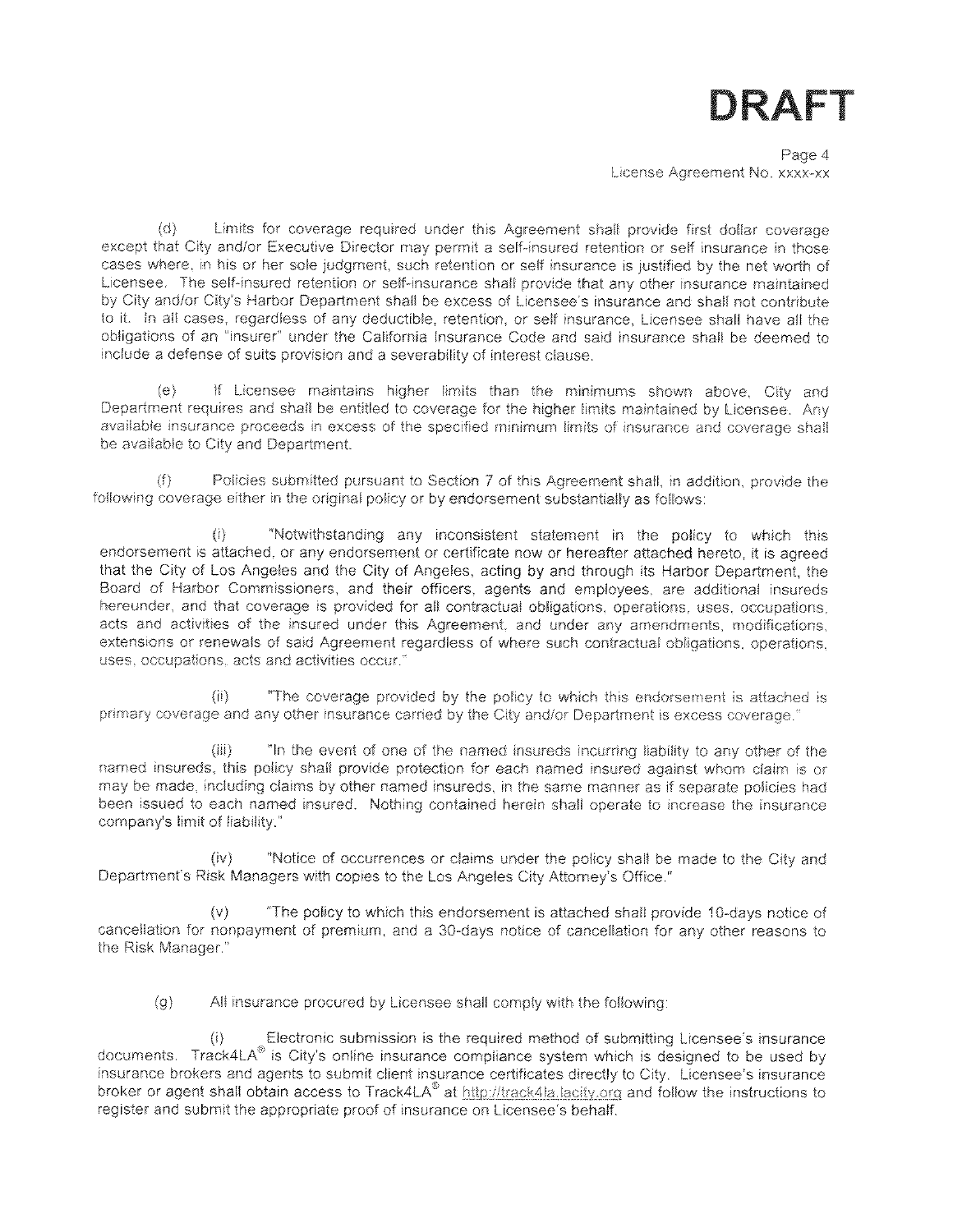Page 5 License Agreement No. xxxx-xx

Upon request by the City and/or Department, Licensee shall furnish full copies of certified policies of any insurance policy required herein. This obligation is intended to, and shall, survive the expiration of earlier termination of this Agreement.

Prior to the expiration of each policy. Licensee shall show through submitting to Track4LA $^{\circ}$  that the policy has been renewed or extended or, if new insurance has been obtained, submit the appropriate proof of insurance to Track4LA<sup>®</sup>. If Licensee neglects or fails to secure or maintain the required insurance, or if Licensee fails to submit proof of insurance as required above, City and/or City's Harbor Department may, at its option and at the expense of Licensee, obtain such insurance for Licensee.  $(ii)$ 

City and/or Executive Director, at his or her discretion, based upon recommendation of the Risk Manager of City and/or Department, may request that Licensee increase or decrease amounts and types of insurance coverage required hereunder at any time during the term hereof by giving written notice to Licensee. (IV)

No Assiqnments/Sublicense/Transfers. No transfer of this Agreement, or any interest therein or any right or privilege thereunder, regardless of whether accomplished by a separate agreement, sale of stock or assets, merger or consolidation or reorganization by or of Licensee (or any entity that directly or indirectly controls or owns fifty percent (50%) or more of Licensee), or accomplished in any other manner, whether voluntary or by operation of law, including but not limited to assignment, sublease, transfer, gift, hypothecation, or grant of total or partial control, or any encumbrance of this Agreement (hereafter collectively referred to as 'Transfer"), shall be valid or effective for any purpose. Transfer also shall include the Involvement of Licensee or its assets in any transaction, or series of transactions (by way of merger, sale, acquisition, financing, transfer, leveraged buyout, or otherwise) whether or not a formal assignment or hypothecation and n of this Agreement or Licensee's assets, which involvement results in a reduction of the net worth of Licensee (defined as the net worth of Licensee, excluding guarantors, established by generally accepted accounting principles) by an amount greater than twenty-five percent (25%) of such net worth as it was represented at the time of the execution of this Agreement or as if exists immediately prior to said transaction or transactions constituting such reduction, whichever was or is greater. For purposes of this Section 8, the term "by operation of law" includes but is not limited to: (1) the placement of all or substantially ail of Licensee's assets in the hands of a receiver or trustee; or (2) a transfer by Licensee for the benefit of creditors: or (3) transfers resulting from the death or incapacity of any individual who is a Licensee or of a general partner of a Licensee. 8.

Licensee Name Change. Licensee shall notify the City and Department in writing within ten (10) calendar days of making any changes to its name as set forth in the preamble of this Agreement and shall provide the City and Department with all documents in connection with the change. 9.

Termination by Court. If any court having jurisdiction in the matter renders a final decision which prevents the performance by the City and/or Department of any of its obligations under this Agreement, then either party hereto may terminate this Agreement by written notice, and all rights and obligations hereunder (with the exception of any undischarged rights and obligations) shall thereupon terminate. 10.

Conflict of Interest. It is understood and agreed that the parties to this Agreement have read and are aware of the provisions of Section 1090 *et seq*. and Section 87100 *et seq.* of the Government Code relating to conflict of interest of public officers and employees, as well as the Conflict of Interest Code of the City and/or Department. All parties hereto agree that they are unaware of any financial or economic interest of any public officer or employee of the City and/or Department relating to 11.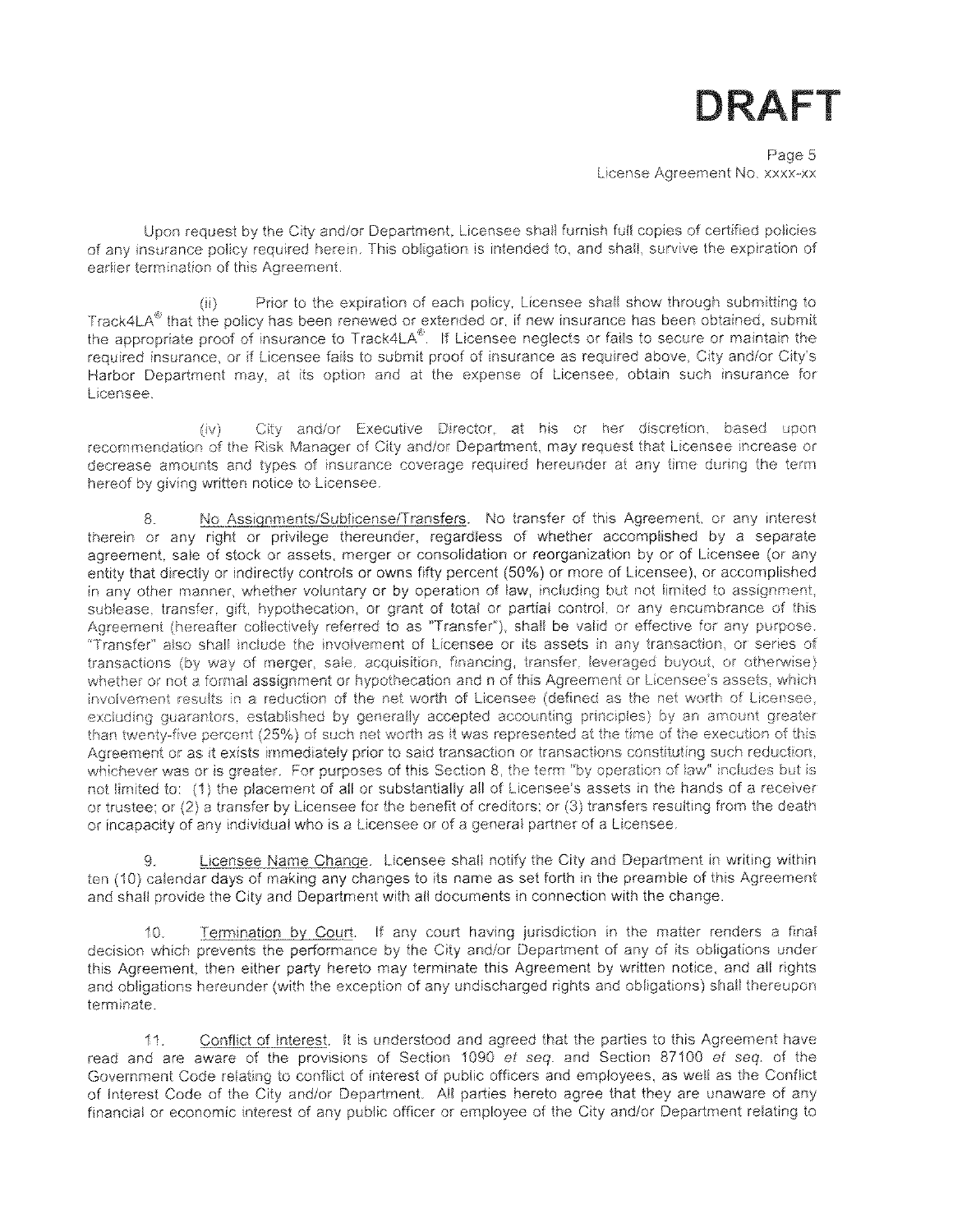Page 6 License Agreement No. xxxx-xx

this Agreement. Notwithstanding any other provision of this Agreement, it is further understood and agreed that if such a financial interest does exist at the inception of this Agreement, the City and/or Department may immediately terminate this Agreement by giving written notice thereof.

12. Notice, in ail cases where written notice, including the service of legal pleadings, is to be given under this Agreement, service shall be deemed sufficient if said notice is deposited in the United States mail, in a sealed envelope, addressed as set forth below, with postage thereon fully prepaid. When so given, such notice shall be effective from the date of mailing. Unless changed by notice in writing from the respective parties, notice to the parties shall be as follows:

| To the City:       | Los Angeles Department of Transportation<br>100 S. Main Street, 10 <sup>th</sup> Floor<br>Los Angeles, CA 90012<br>Attention: General Manager |
|--------------------|-----------------------------------------------------------------------------------------------------------------------------------------------|
| With a copy to:    | Office of City Attorney<br>200 North Main Street<br>Los Angeles, California 90012<br>Attention <sup>-</sup>                                   |
| To the Department: | Los Angeles Harbor Department<br>P.O. Box 151<br>San Pedro, California 90733-0151<br>Attention: Executive Director                            |
| With a copy to:    | Office of City Attorney--Harbor Department<br>425 S. Palos Verdes Street<br>San Pedro, California 90731<br><b>Attention: General Counsel</b>  |
| To Licensee:       |                                                                                                                                               |
|                    | Attn:                                                                                                                                         |

Nothing herein contained shall preclude or render inoperative service of such notice in the manner provided by law. All notice periods under this Agreement refer to calendar days unless otherwise specifically stated.

Construction of Agreement. This Agreement shall not be construed against the party preparing it and shall be construed without regard to the identity of the person who drafted this Agreement. 13.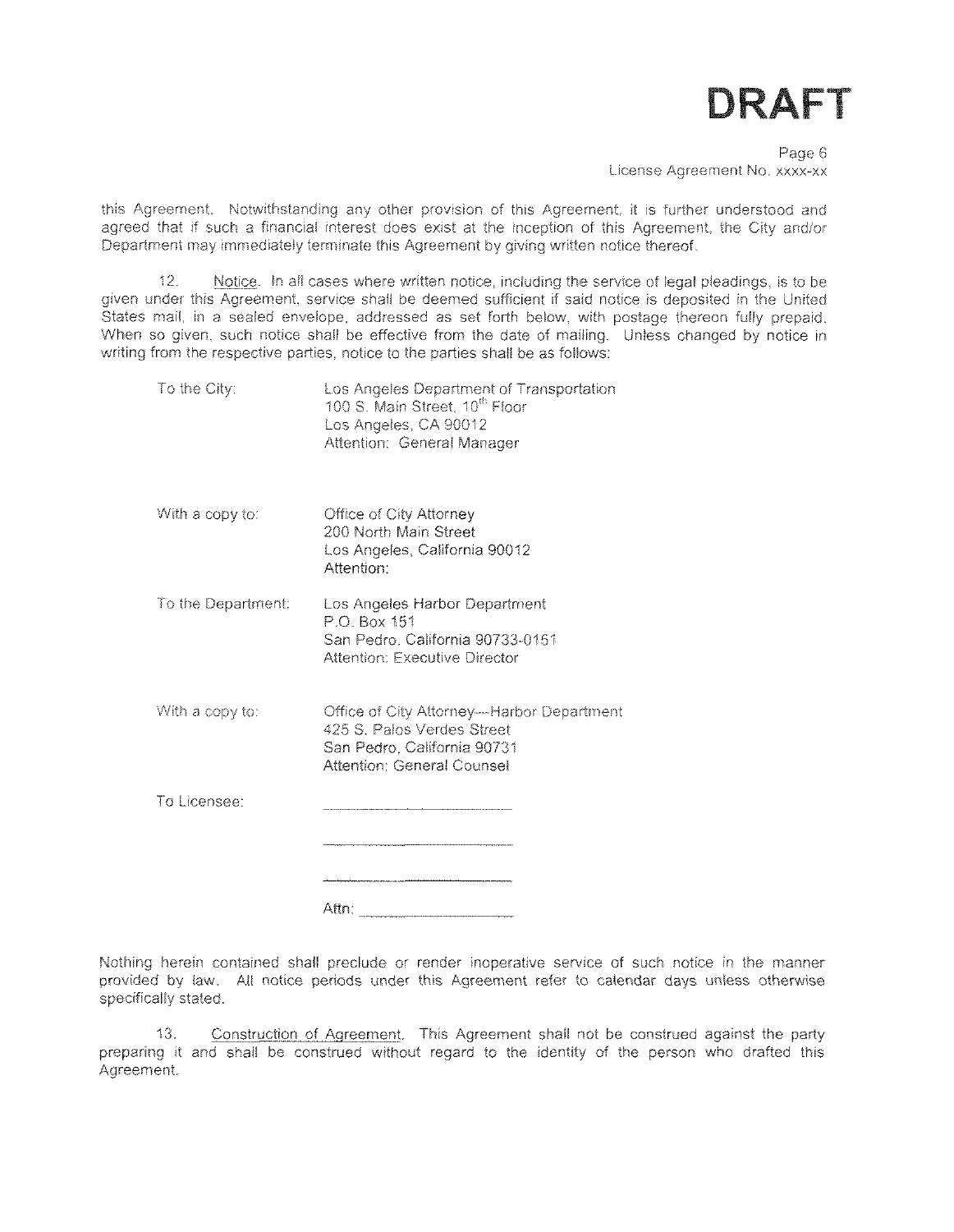Page 7 License Agreement No. xxxx-xx

No Waiver, No waiver by either party at any time of any terms or conditions of this Agreement shall be a waiver at any subsequent time of the same or any other term or condition. No breach of a covenant, term, or condition of this Agreement wiii be deemed to have been waived by the City and/or Department unless the waiver is in writing and executed by the City and Department. 14.

15. Joint and Several Obligations of Licensee. If more than one individual or entity comprises Licensee, the obligations imposed on each individual or entity that comprises Licensee under this Agreement shall be joint and several.

16. Time of the Essence. Time is of the essence in this Agreement.

Nondiscrimination and Affirmative Action Provisions. Licensee agrees not to discriminate in its employment practices against any employee or applicant for employment because of employee's or applicant's race, religion, ancestry, national origin, sex, sexual orientation, age, disability, marital status, domestic partner status, or medical condition. All subcontracts awarded under or pursuant to this Agreement shall contain this provision. The applicable provisions of Section 10.8 *et seq.* of the Los Angeles Administrative Code are set forth in the attached Exhibit B and are incorporated herein by this reference. 17.

Minority. Women and Other Business Enterprise (MBE/WBE/OBE) Outreach Program, it is the policy of City and Department to provide minority business enterprises ("MBEs"), women's business enterprises ("WBEs"), and all other business enterprises ("OBEs") an equal opportunity to participate in the performance of all City contracts in ail areas where such contracts afford such participation opportunities. Licensee shall assist City and Department in implementing this policy and shall use its best efforts to afford the opportunity for MBEs, WBEs, and OBEs to achieve participation in subcontracts where such participation opportunities present themselves and attempt to ensure that all available business enterprises, including MBEs, WBEs, and OBEs, have an equal opportunity to compete for and participate in any such participation opportunity which might be presented under this Agreement. 18.

Service Contractor Worker Retention Policy and Living Wage Policy Requirements. Board adopted Resolution No. 5771 on January 3, 1999, to adopt the provisions of Los Angeles City Ordinance No. 171004 relating to Service Contractor Worker Retention, set forth at Section 10.36 *et seq.* of the Los Angeles Administrative Code, as the policy of City's Harbor Department. Further, Charter Section 378 requires compliance with City's Living Wage requirements, set forth at Section 10.37 *et seq.* of the Los Angeles Administrative Code. Licensee shall comply with these policies wherever applicable. Violation of this provision, where applicable, shall entitle City and/or Department to terminate this Agreement and otherwise pursue legal remedies that may be available. 19.

Wage and Earnings Assignment Orders/Notices of Assignments. Licensee is obligated to fully comply with all applicable state and federal employment reporting requirements for Licensee and/or its employees. Licensee shall certify that the principal owner(s) are in compliance with any Wage and Earnings Assignment Orders and Notices of Assignments applicable to them personally. Licensee will fully comply with ail lawfully served Wage and Earnings Assignment Orders and Notices of Assignments in accordance with Section 5230 *et seq.* of the California Family Code. Licensee will maintain such compliance throughout the term of this Agreement. 20.

Equal Benefits Policy. Board adopted Resolution No. 6328 on January 12, 2005, to adopt the provisions of Los Angeles City Ordinance No. 172,908, as amended, relating to Equal Benefits, set forth at Section 10.8.2.1 *et seq.* of the Los Angeles Administrative Code, a copy of which is attached as Exhibit C, as a policy of City's Harbor Department. Licensee shall comply with the policy wherever 21.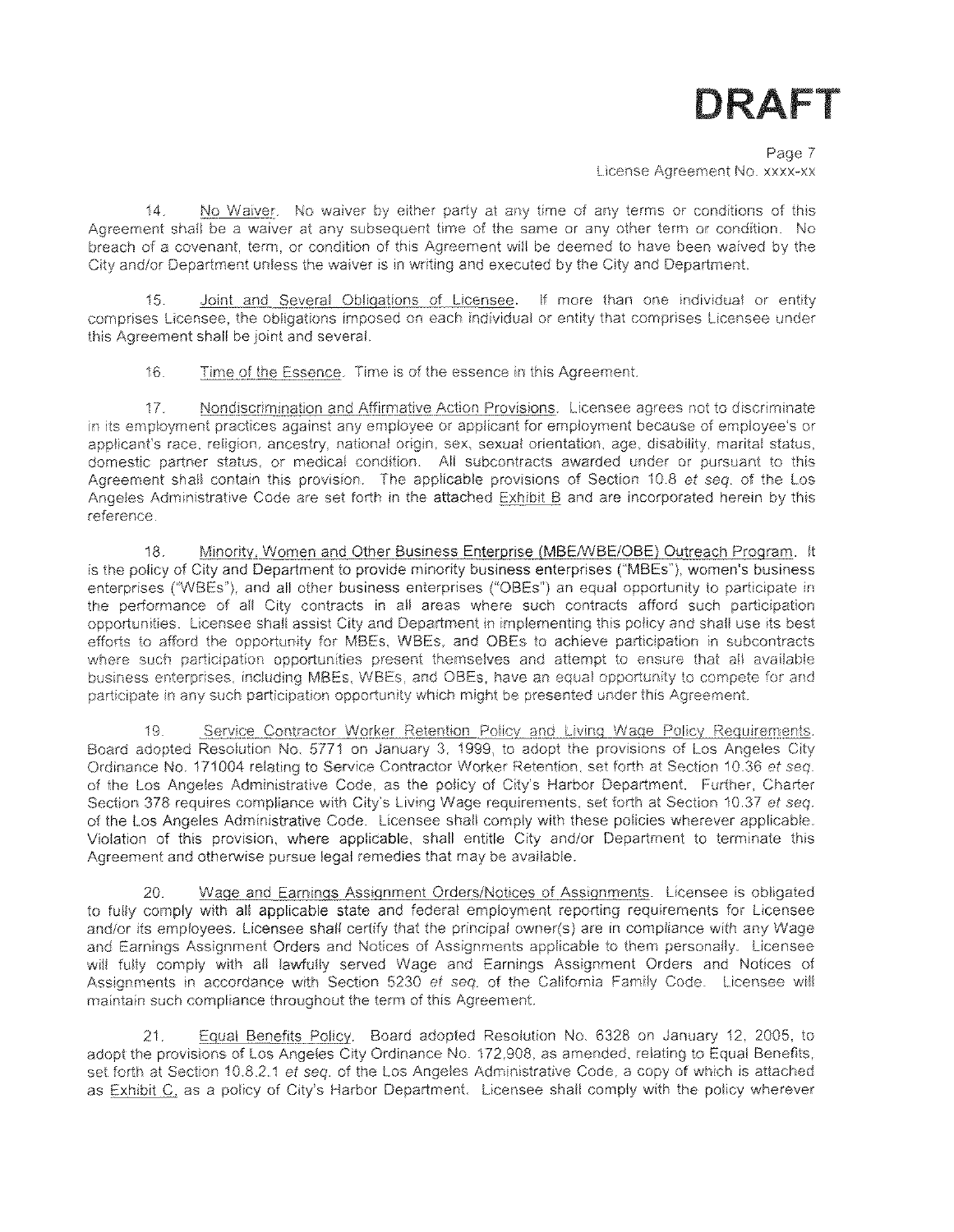Page 8 License Agreement No. xxxx-xx

applicable. Violation of the policy shall entitle City and/or Department to terminate this Agreement and otherwise pursue legal remedies that may be available.

22. Business Tax Registration Certification. Licensee represents that it has obtained and presently holds the Business Tax Registration Certificate(s) required by City's Business Tax Ordinance set forth at Sections 21.00 *et seq.* of the Los Angeles Municipal Code. Licensee shall provide the City and Department evidence that all such Certificates have been obtained. Licensee shall maintain, or obtain as necessary, all such Certificates required of it under said Ordinance and shall not allow any such Certificate to be revoked or suspended.

State Tidelands Act. With respect to the Harbor District, this Agreement, the Premises, and Licensee's use and occupancy thereof shall at all times be subject to the limitations, conditions, restrictions, and reservations contained in and prescribed by the Act of the Legislature of the State of California entitled "An Act Granting to the City of Los Angeles the Tidelands and Submerged Lands of the State Within the Boundaries of Said City," approved June 3. 1929 (1929 Cal. Stats., Ch. 651), as amended, and Article VI of the Charter of City of Los Angeles relating to such lands. Licensee shall not undertake any use of the Premises, even a Permitted Use, which is or will be inconsistent with such limitations, conditions, restrictions, and reservations. 23.

Section Headings. Section headings used in the Agreement are merely descriptive and not intended to alter the terms and conditions of the sections. 24.

Integrated Agreement. Notwithstanding the MGU, it is understood that this Agreement supersedes and cancels any and all previous negotiations, arrangements, representations, agreements, and understandings, if any, between the parties related to the subject matter of this Agreement and there are no oral agreements that affect any of the terms of this Agreement. 25.

Amendments. No provision of this Agreement may be amended except by an agreement in writing signed by the City and Department and Licensee. Any such modifications are subject to all applicable approval processes set forth in City's Charter, City's Administrative Code, or other applicable law, 26.

Governing Law and Venue. This Agreement is made and entered into in the State of California and shall in all respects be construed, interpreted, enforced, and governed under the laws of the State of California without reference to choice of law rules. Any action or proceeding arising out of or related to this Agreement shall be filed and litigated in the state or federal courts located in the County of Los Angeles, State of California. 27.

> THE CITY OF LOS ANGELES DEPARTMENT OF TRANSPORTATION

 $DA\text{TED:}$  By  $\qquad \qquad \text{By}$ 

SELETA J. REYNOLDS General Manager

CITY OF LOS ANGELES HARBOR DEPARTMENT